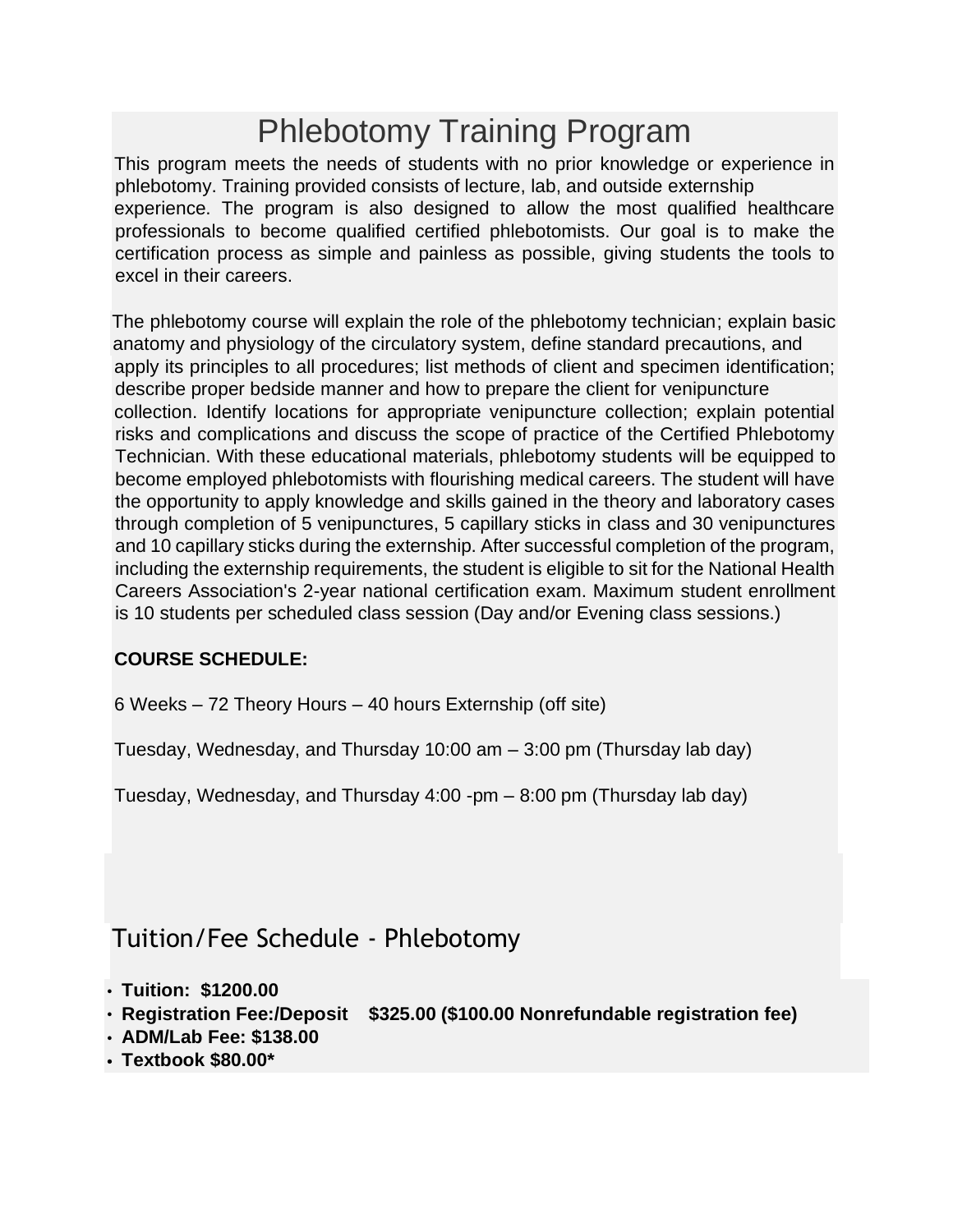### **Tuition \$1200.00 - \$325.00 = \$875.00 = 2 installments \$437.50 all tuition paid by 4th week.** [Additional Out-of-Pocket Expenses](http://www.fsteacademy.education/nursing-training)

- NHA Certification Exam: \$117.00 (Not Included in Tuition)
- Background Check: \$37.00
- Drug Screen: \$25.00
- monogrammed uniform \$50.00 \* add additional \$10.00 for XL and above
- white shoes \*no clogs

## [Admission Requirements](http://www.fsteacademy.education/nursing-training)

- **Download Application and enrollment agreement** complete and submit to: **fste@fsteacademy.education**
- **Submit application, enrollment agreement and following documents**: State Issued ID, Social Security Card High School Diploma/GED
- 17 Years of Age
- High school diploma/GED
- **Official Transcripts Once Admitted**
- Math and Reading Exam will be given the first week of class 80% Pass Rate required)
- Health Clearance (PPD/Immunization/COVID Documents)
- **Drug Screen**